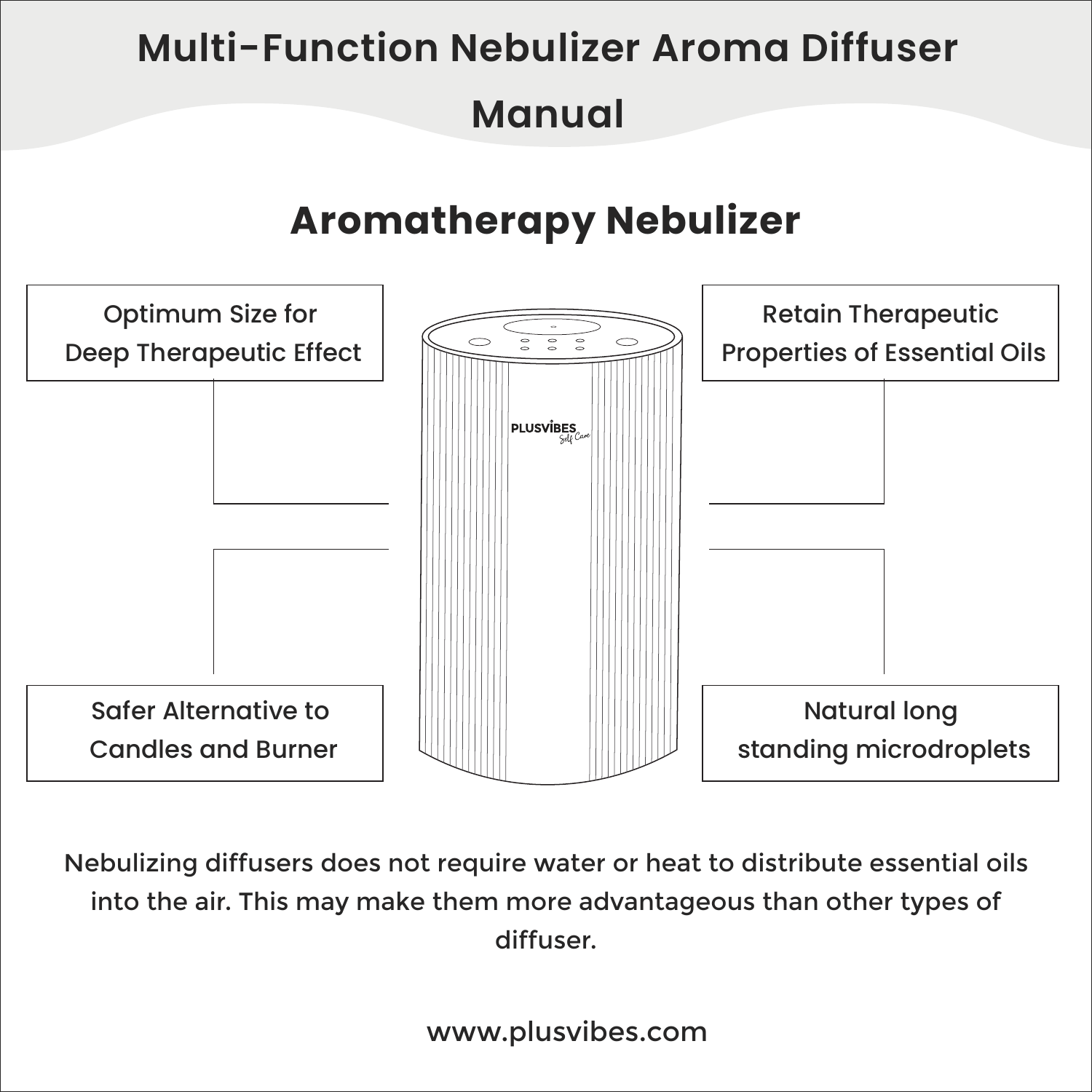

# **Product Description**

**1**

### **About PlusVibes' Wireless Travel Nebulizing Diffuser**

PlusVibes' nebulizing diffuser is light, slick and travel-friendly. The rechargeable wireless device allows you to diffuse essential oils effortlessly during your yoga session, on your office desk, on your bedside table and even in your car. A nebulizing diffuser is often used for aromatherapy for overall well-being, stress relieving and sleep aid. This nebulizing diffuser adopts a cold diffusion technology, converting essential oil into micro fine vapour without using heat or water. The nano atomization technology protects essential oil molecules to maintain its therapeutic properties.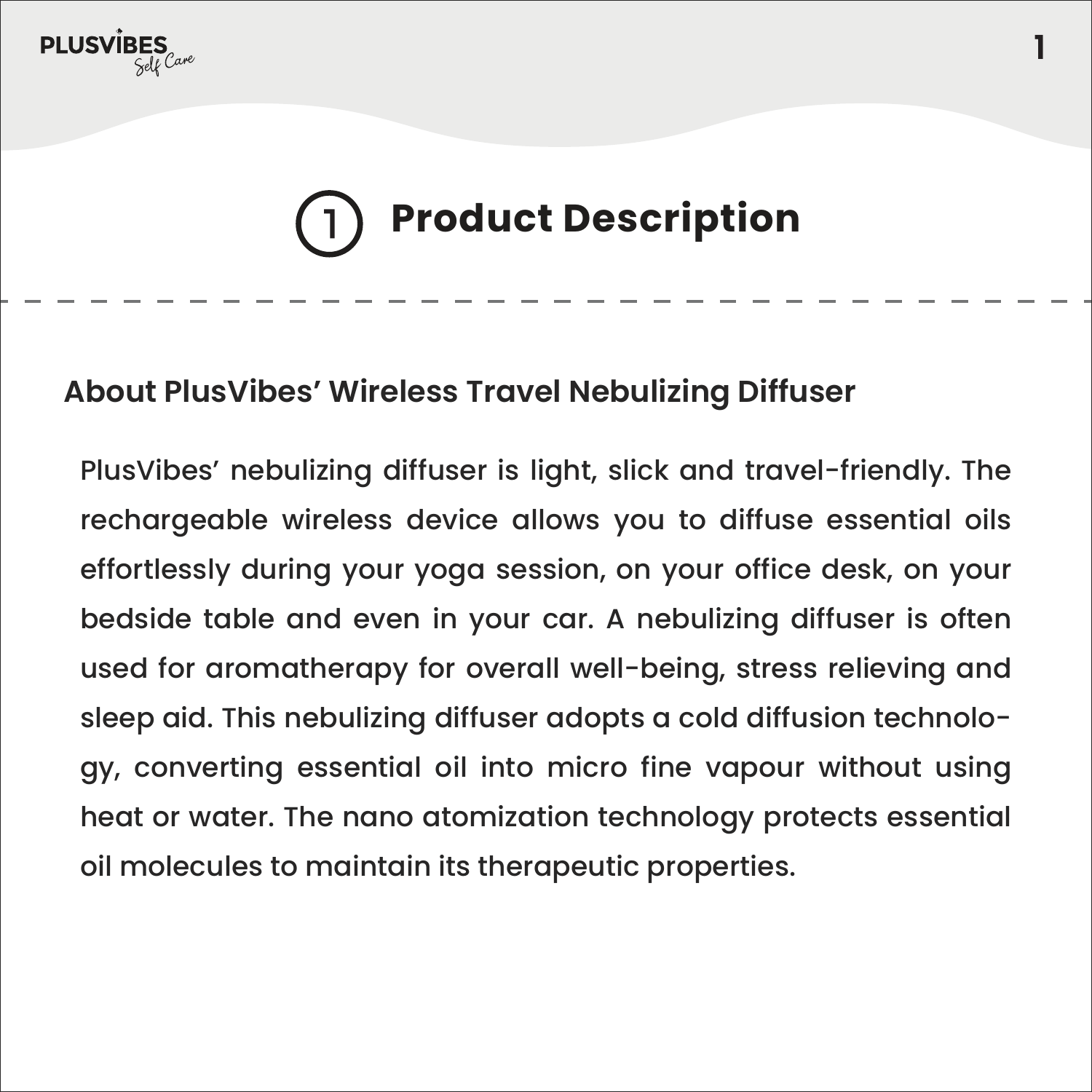

## **Components**

- Aluminium Alloy Body, Metallic Frosted Texture
- USB Charging Port
- Built-in 2200mAh High-Capacity Lithium Battery
- Mirror Smart Buttons
- Vertical Nano Mist Outlet with Timer

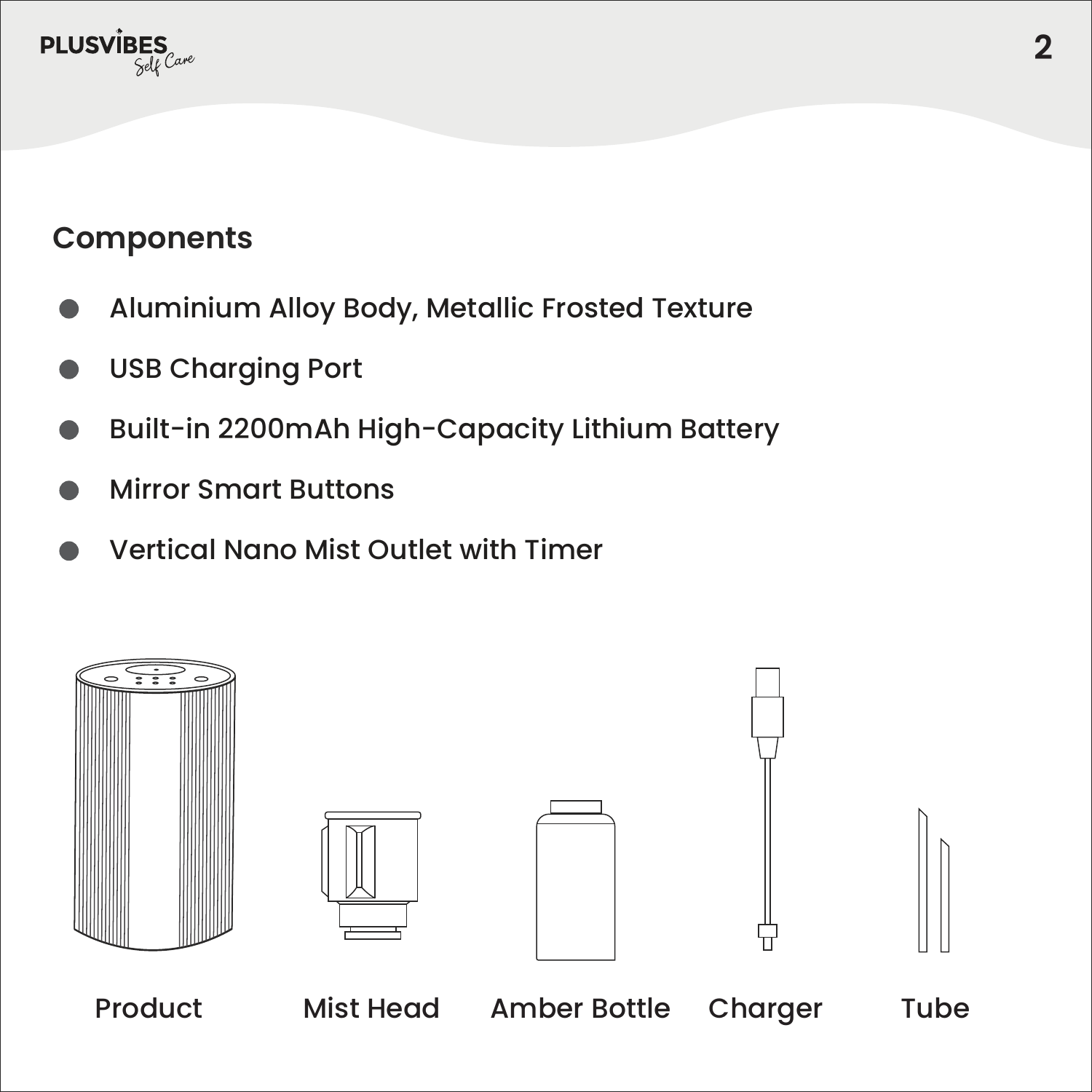

## **What is a nebulizing diffuser for?**

Nebulized therapy is often called a breathing treatment that can be used to improve respiratory systems or assist in guiding an individual into a state of relaxation. A nebulizer transforms liquid into a micro fine vapour, allowing your lungs to easily absorb the therapeutic benefits of the oil. A nebulizing diffuser does not require a water base so there is no need to keep refilling water like a humidifier or aroma diffuser.

### **Application**

- 1. Bedroom, living room, dining room, study room
- 2. Office / Study desk, meeting room
- 3. Yoga mat, gym
- 4. Inside car
- 5. Bathroom, bath tub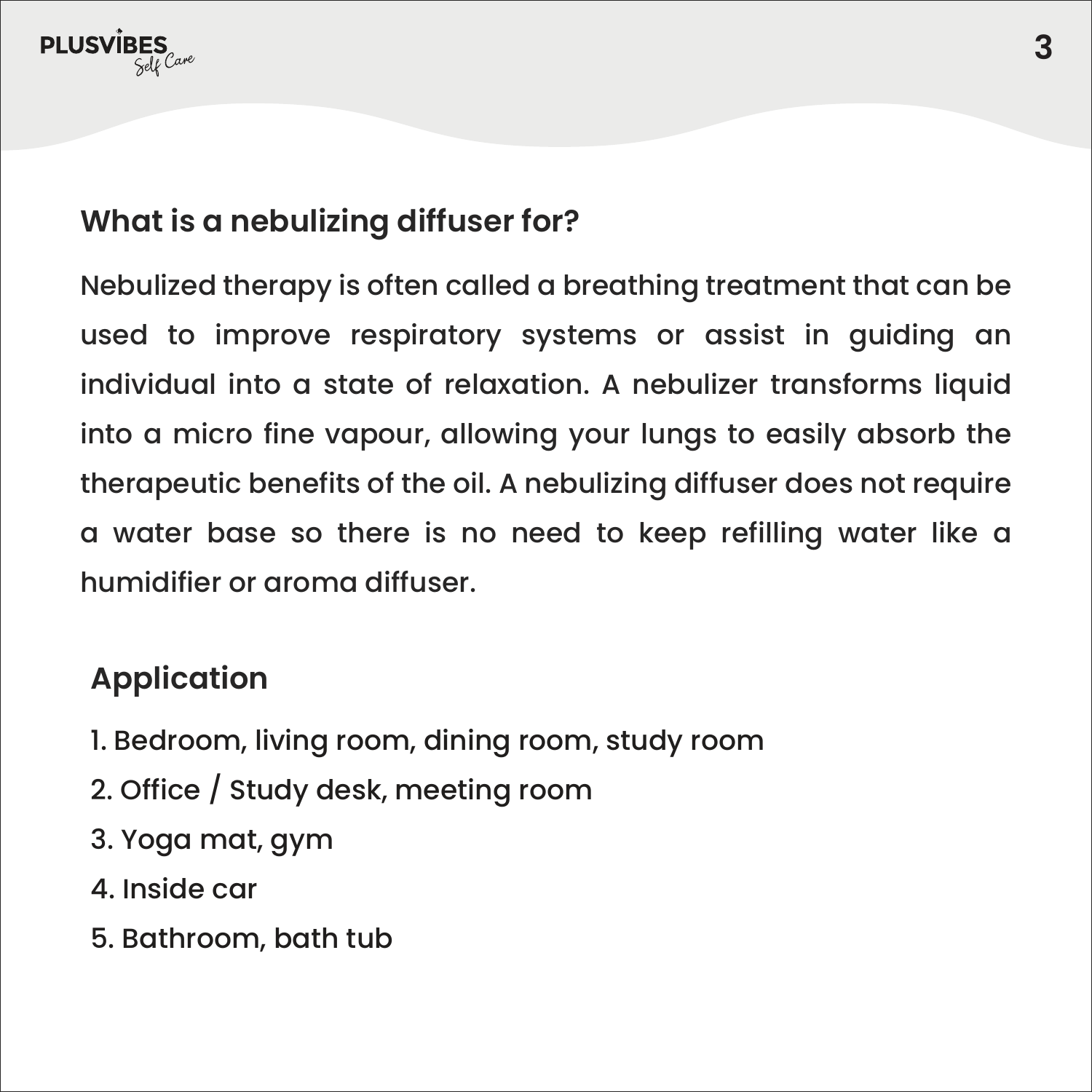

# **Operation Instructions**

**The control panel has 3 intensity and 3 timers.** 

Intensity Atomization:

Low intensity: Atomize 15s and rest 165s, oil consumption 0.15ml/hr Medium intensity: Atomize 60s and rest 120s, oil consumption 0.6ml/hr

High intensity: Atomize 120s and rest 60s, oil consumption 1.2ml/hr

- To turn on device: Press Power button for 3 seconds
- To turn off device: Press Power button for 3 seconds
- To change the intensity: Select the intensity by pressing the intensity button
- To change the timer: Select the hour duration by pressing the Power button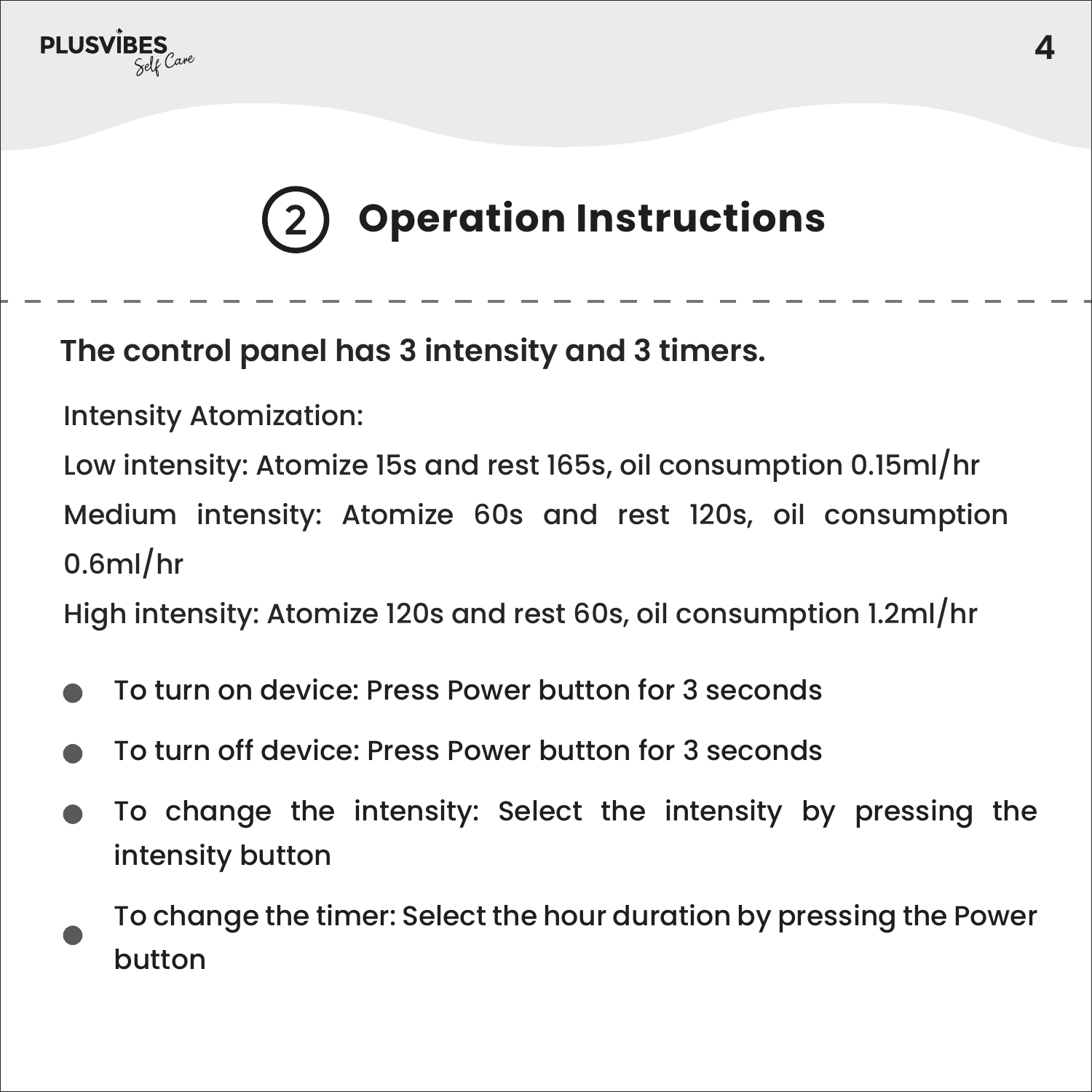

Continuous Timer Mode:

The nebulizer will diffuse according to the selected intensity for either 1 hour, 2 hours, 3 hours or no timer.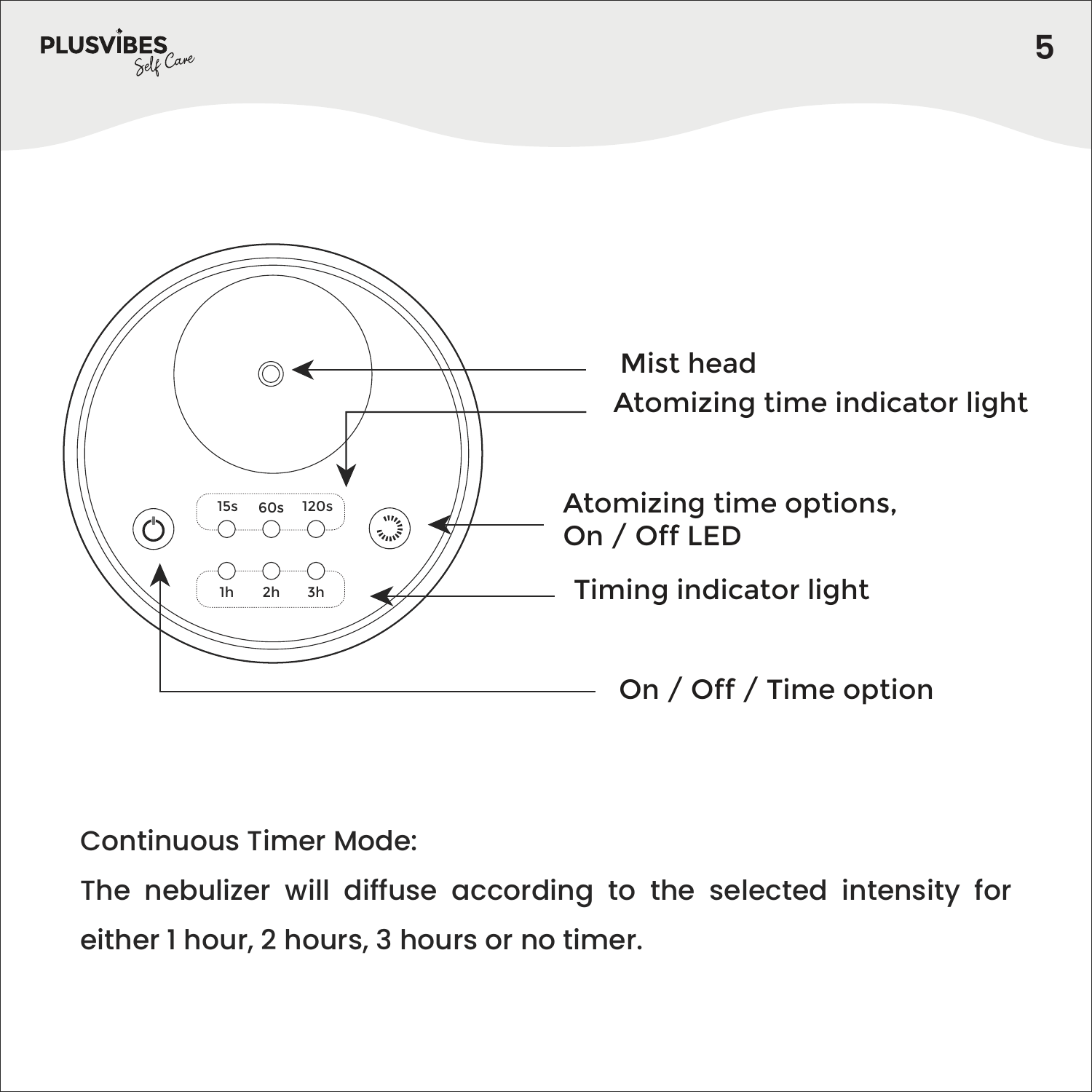

## **Charging Precautions:**

Use the charge of output voltage DC5V, PC computer USB port, mobile charger with USB port or car charger with USB port.

When fully charged for 6 hours, able to use for 72 hours, 16 hours, or

8 hours (according to intensity and timer.)

When charging, the LED light on the panel will blink and become solid red when fully charged.

Over-charging of this device will result in decreased battery efficiency over time, which is normal for rechargeable batteries.

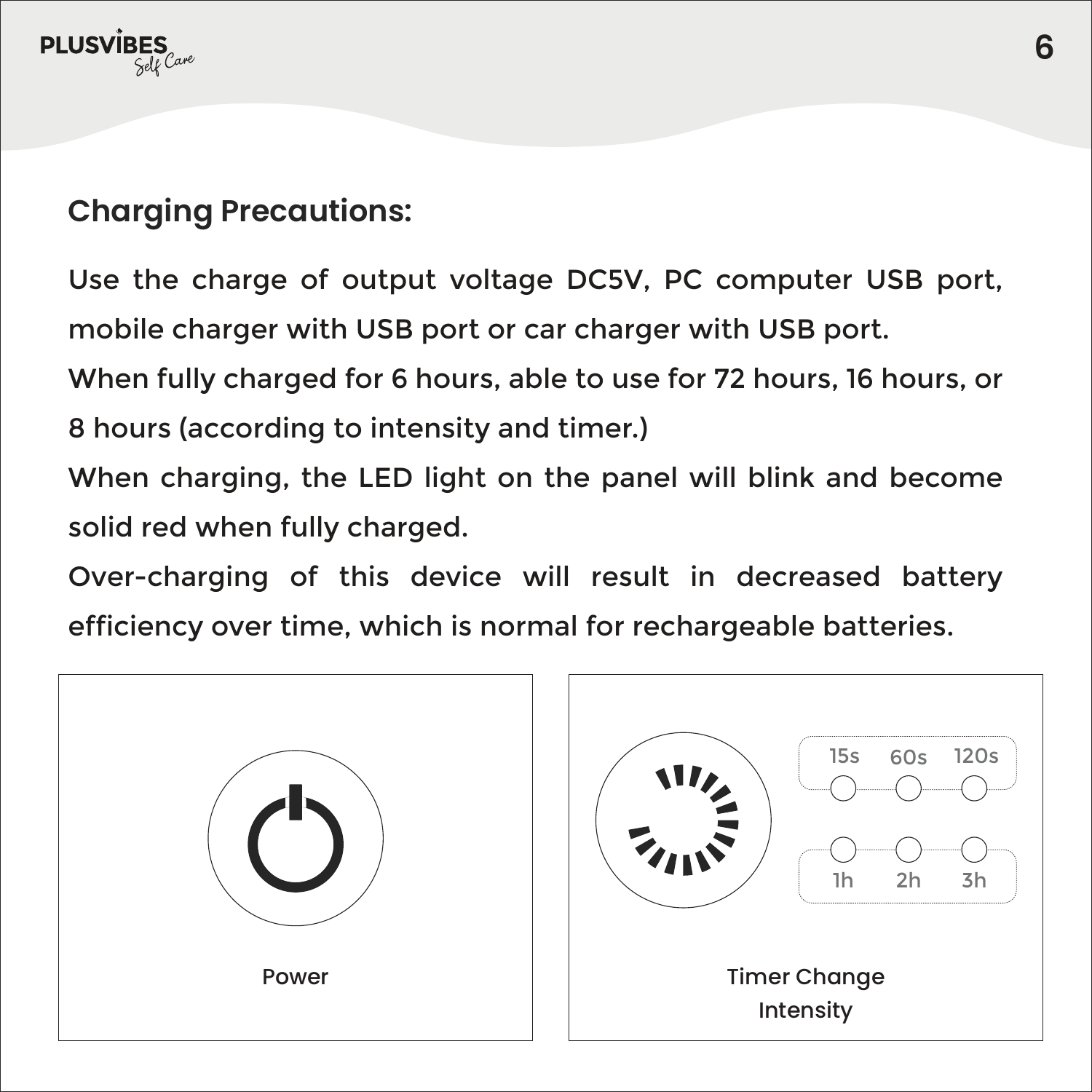

# **Set Up Guide**

- Connect charger to 5V adapter (not included), full charge for 6 hours. View Operation Instruction: Charging precautions (page 6).
- Press the nozzle top, it will eject an empty 20ml bottle.
- Unscrew the bottle from the nozzle and add in a few drops of pure essential oil. You may add different scents to create a blend suited for you.
- Once filled, do not topple the device as it will damage the device.
- View Safety Rules (page 11).
- To insert the nozzle into the device, ensure that the arrow is aligned, and press firmly.
- To begin diffusing, view Operation Instructions (page 4)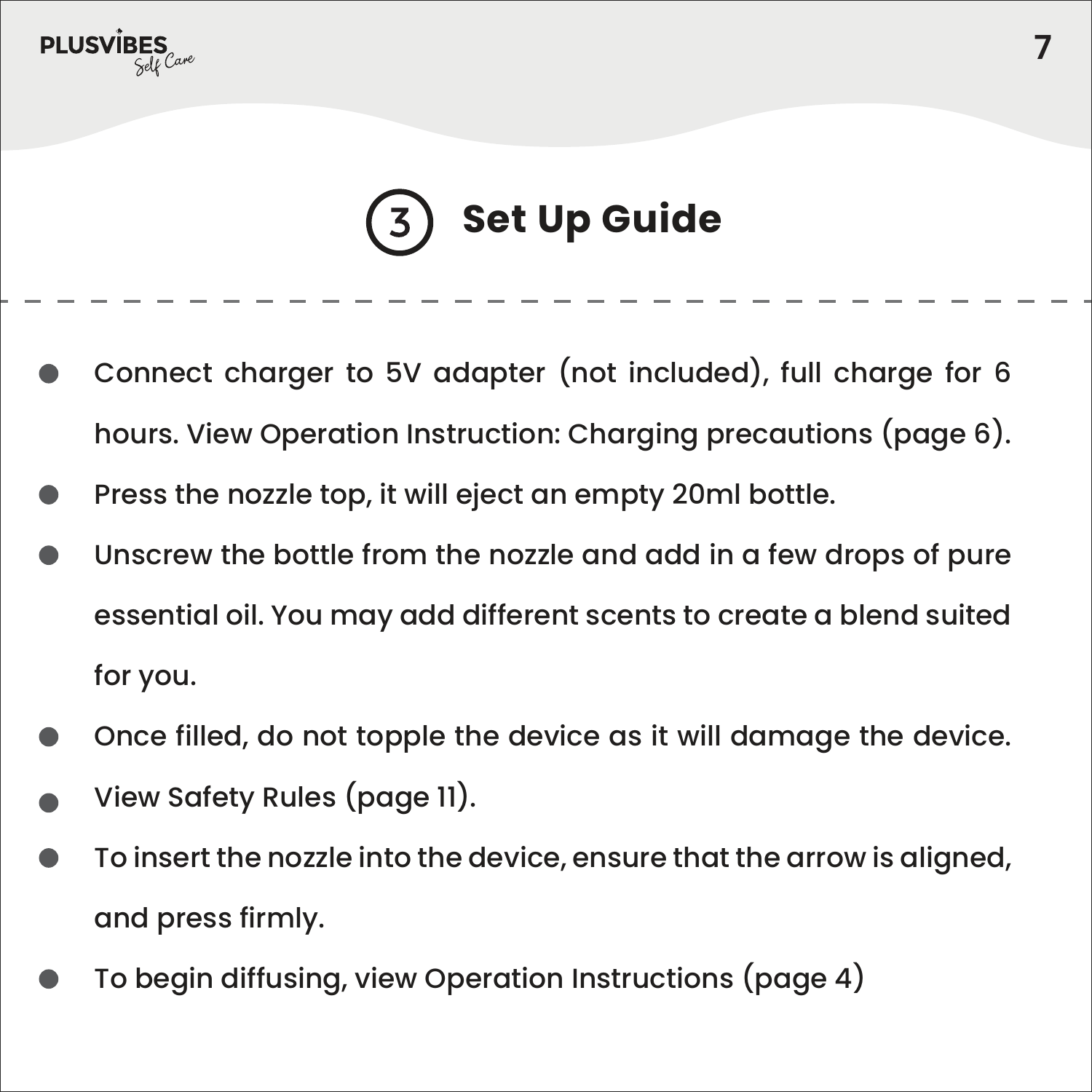$PLUSV\overline{BES}_{\text{Gil}^{C,per}}$ 



1. Press the mist head, it will pump out



2. Align the arrow on the mist head, and press firmly to install.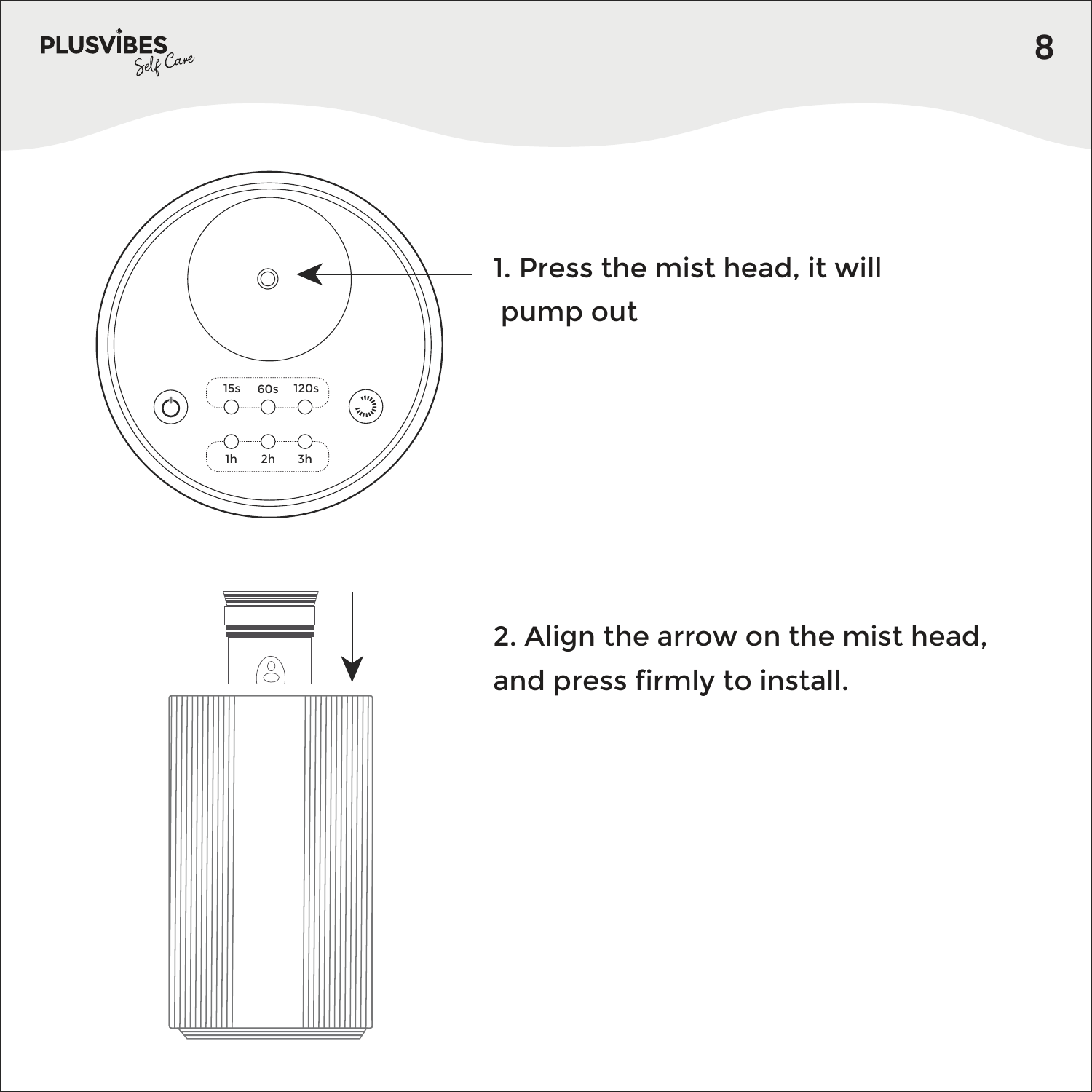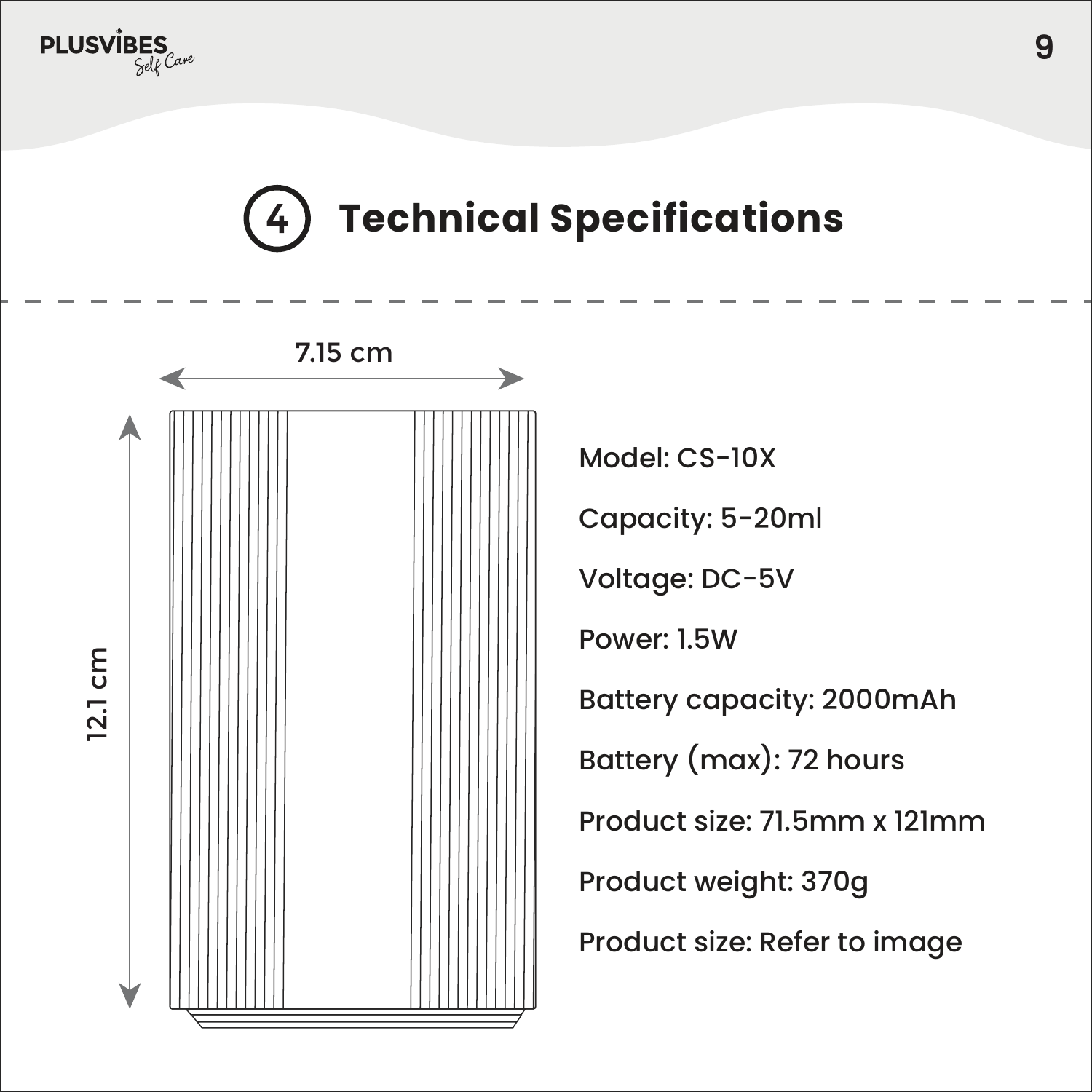



1. How long does it take to fully charge the battery? It takes 6 hours to fully charge and can be used up to 72 hours, depending on diffusing intensity.

2. What kind of oil does the nebulizer need?

Pure essential oil without impurities. Do not add water as it will spoil the device.

3. Why can't I see the mist?

When the nebulizer is on, the essential oil will become nanoparticles and sometimes cannot be seen by the eyes.

4. Why does the nebulizer suddenly stop diffusing?

The nebulizer does not continuously diffuse the oils. It diffuses according to intensity with up to 165 seconds pause in between diffusing. View Operation Instructions: Intensity Atomization (page 4)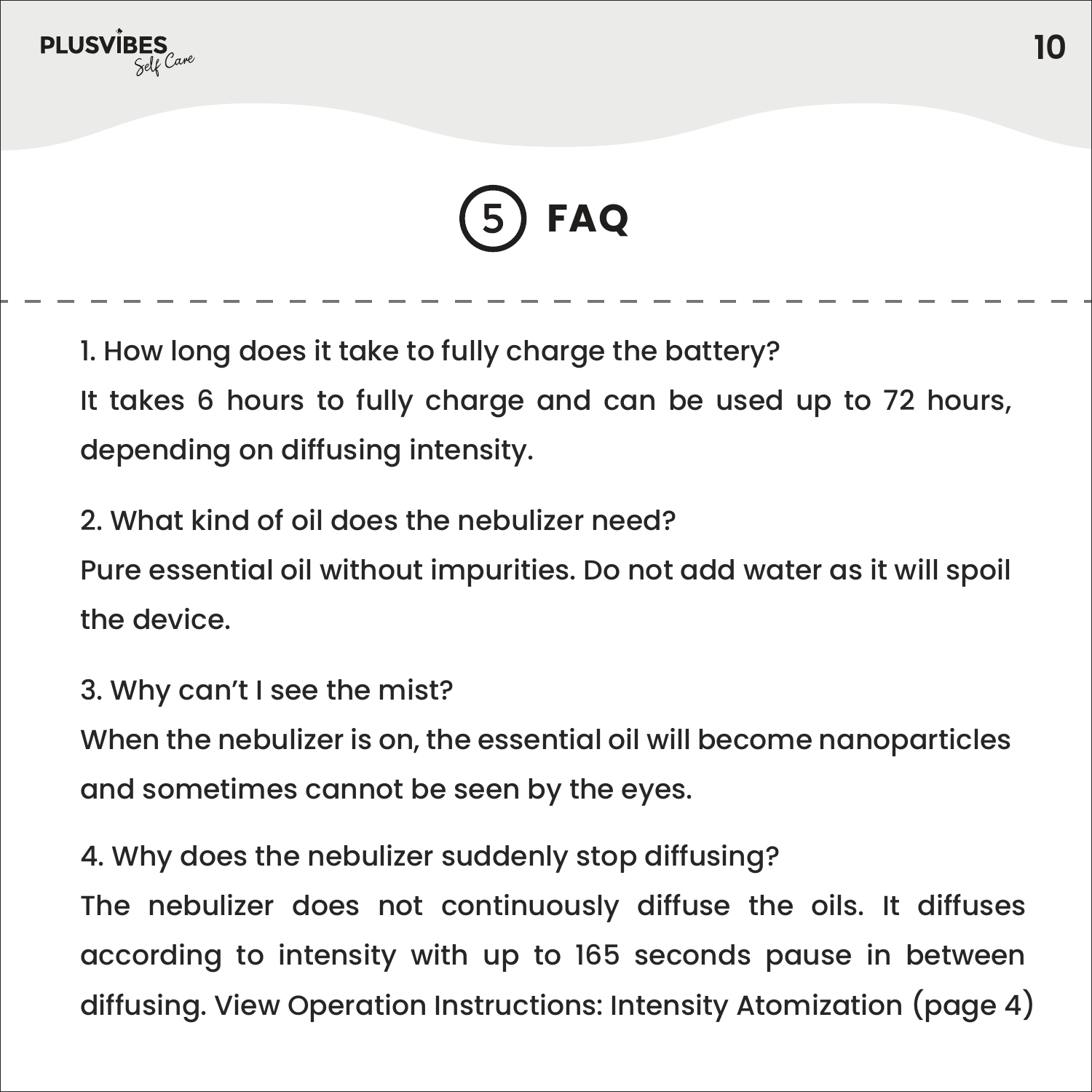

#### **Safety Rules**6

1. Do not overturn the nebulizer or leave the nebulizer on its side while oil is inside. This may cause the oil to flood the air pump and may cause permanent damage to the nebulizer.

2. Do not dilute oil with water. Only use pure essential oils in the nebulizer.

3. Do not leave this product under direct sunlight or heat as it may damage the device.

4. When changing essential oil, turn off the power switch.

5. Keep out of reach of children and pets.